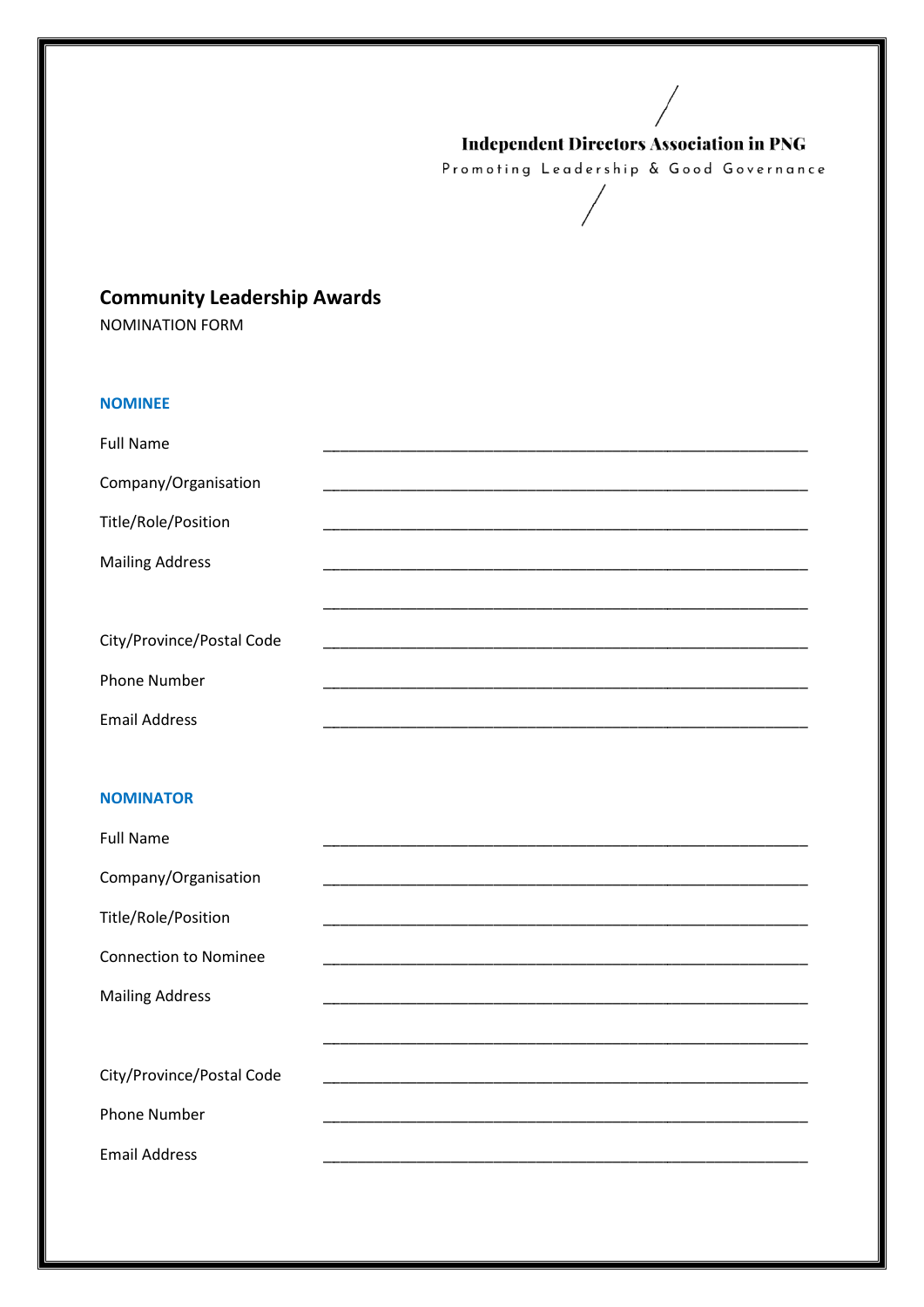## AWARD CATEGORY:

(Please select up to 3 categories in numerical order)



## **Tell us about your nominee!**

| 1. | How does your nominee's Leadership inspire you?                                       |  |
|----|---------------------------------------------------------------------------------------|--|
|    |                                                                                       |  |
| 2. | What particular accomplishments has this Leader had that you consider most important? |  |
|    |                                                                                       |  |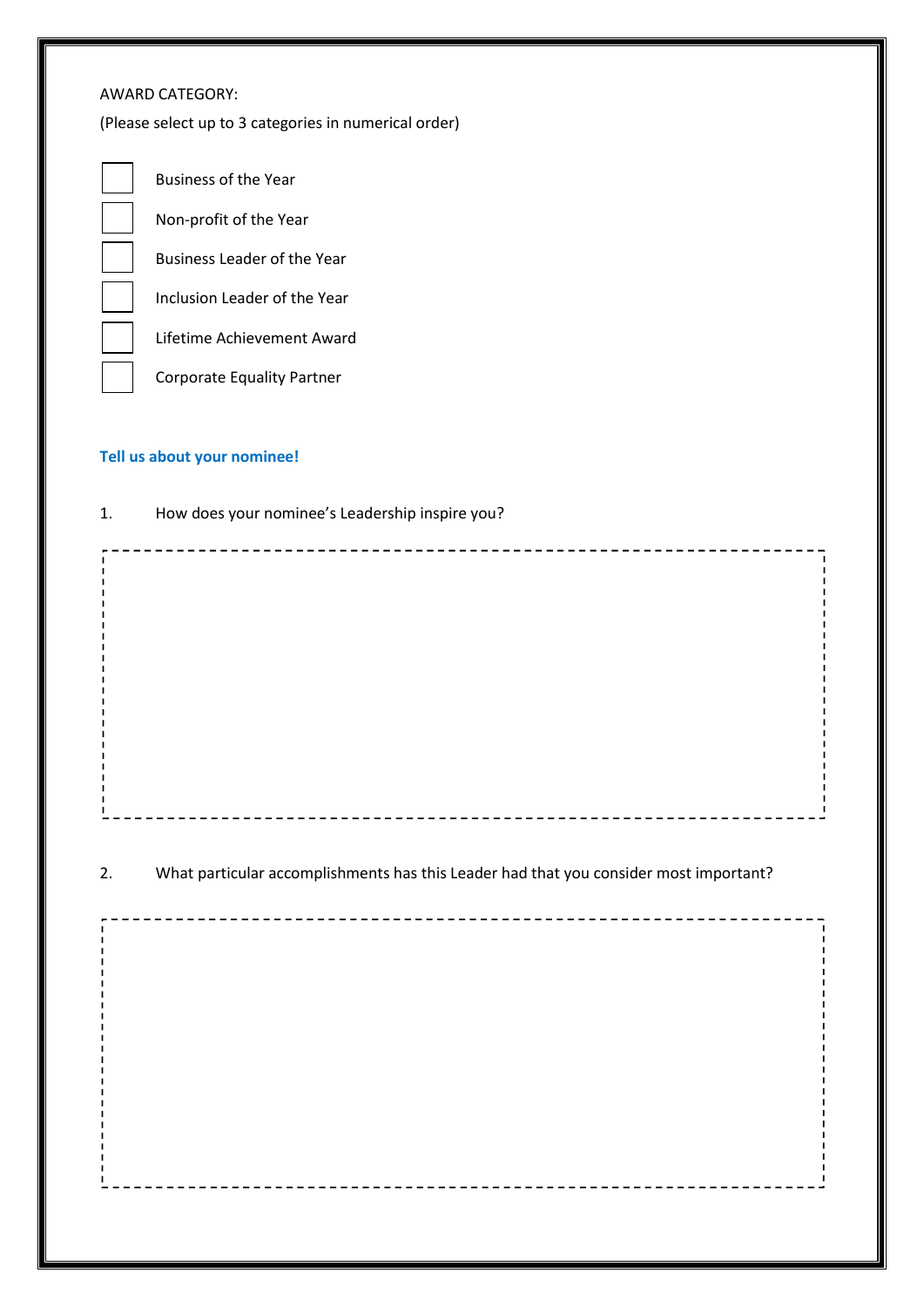3. Describe the impact of this Leader on the broader Community.

4. Please detail any additional information that you would like our nominating committee to have.

Please scan or attach additional information/supporting documents and send completed nomination forms to our Screening Committee at **director@idapng.org**.